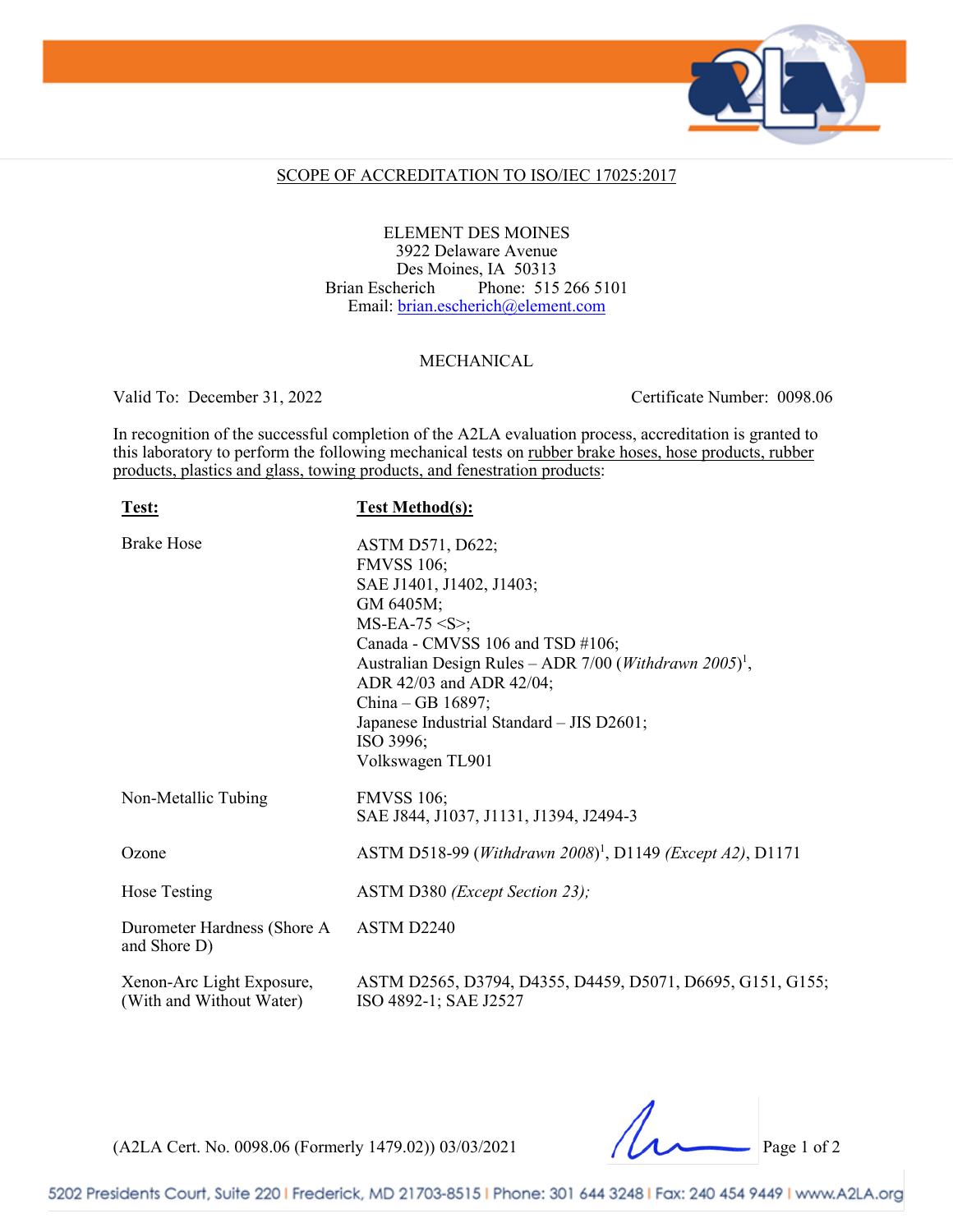### **Test: Test Method(s):**

| Glass & Plastic                                            | ASTM D1003 Procedure A, D1044                                                                                                                                                                                                                                                                                    |
|------------------------------------------------------------|------------------------------------------------------------------------------------------------------------------------------------------------------------------------------------------------------------------------------------------------------------------------------------------------------------------|
| <b>Architectural Safety Glazing</b><br>Test                | ANSI Z97.1 ( <i>Except 5.1.4 type 3, 5.4.1 (1), 5.4.2</i> );<br>CPSC 16 CFR 1201;<br>CAN/CGSB-12.1( <i>Except 10.1.4.3, 10.4.1.1, and 10.4.2</i> )<br><b>ASTM C1036 (Dimensional Methods Only)</b>                                                                                                               |
| Glazing Materials for Motor<br>Vehicles                    | ANSI/SAE Z26.1 ( <i>Except 5.21-5.25 and 5.27</i> );<br><b>FMVSS 205<sup>2</sup></b>                                                                                                                                                                                                                             |
| Salt Spray (Fog) Testing                                   | ASTM B <sub>117</sub>                                                                                                                                                                                                                                                                                            |
| Trailer Couplings, Hitches, and<br><b>Safety Chains</b>    | <b>SAE J684;</b><br>VESC V-5                                                                                                                                                                                                                                                                                     |
| Trailer Tow Bar Eye and Pintle<br>Hook/Coupler Performance | <b>SAE J847</b>                                                                                                                                                                                                                                                                                                  |
| Weatherability                                             | ASTM G154                                                                                                                                                                                                                                                                                                        |
| Windows, Doors and Curtain<br>Walls                        | ASTM E283, E330, E331, E547, E987 Method A, E1886, E1996,<br>E2068, F588, F842, F2090;<br>AAMA 450, 506, 910, 920, 925, 1302.5, 1303.5, 1304, 1701.2,<br>1704;<br>AAMA/WDMA/CSA 101/I.S.-2/A440;<br>CAN/CGSB-82.1-M89;<br>CSA A440 (except 11.12), A440S1 <sup>2</sup> ;<br>TAS 201, 202, 203;<br>WDMA $I.S.112$ |

*<sup>1</sup> This laboratory's scope contains withdrawn or superseded methods. As a clarifier, this indicates that the applicable method itself has been withdrawn or is now considered "historical" and not that the laboratory's accreditation for the method has been withdrawn.* 

*<sup>2</sup> The laboratory is accredited for the test methods listed above. The accredited test methods are used in determining compliance with the material specifications identified above; however, the inclusion of these material specifications on this Scope does not confer laboratory accreditation to the material specifications.*